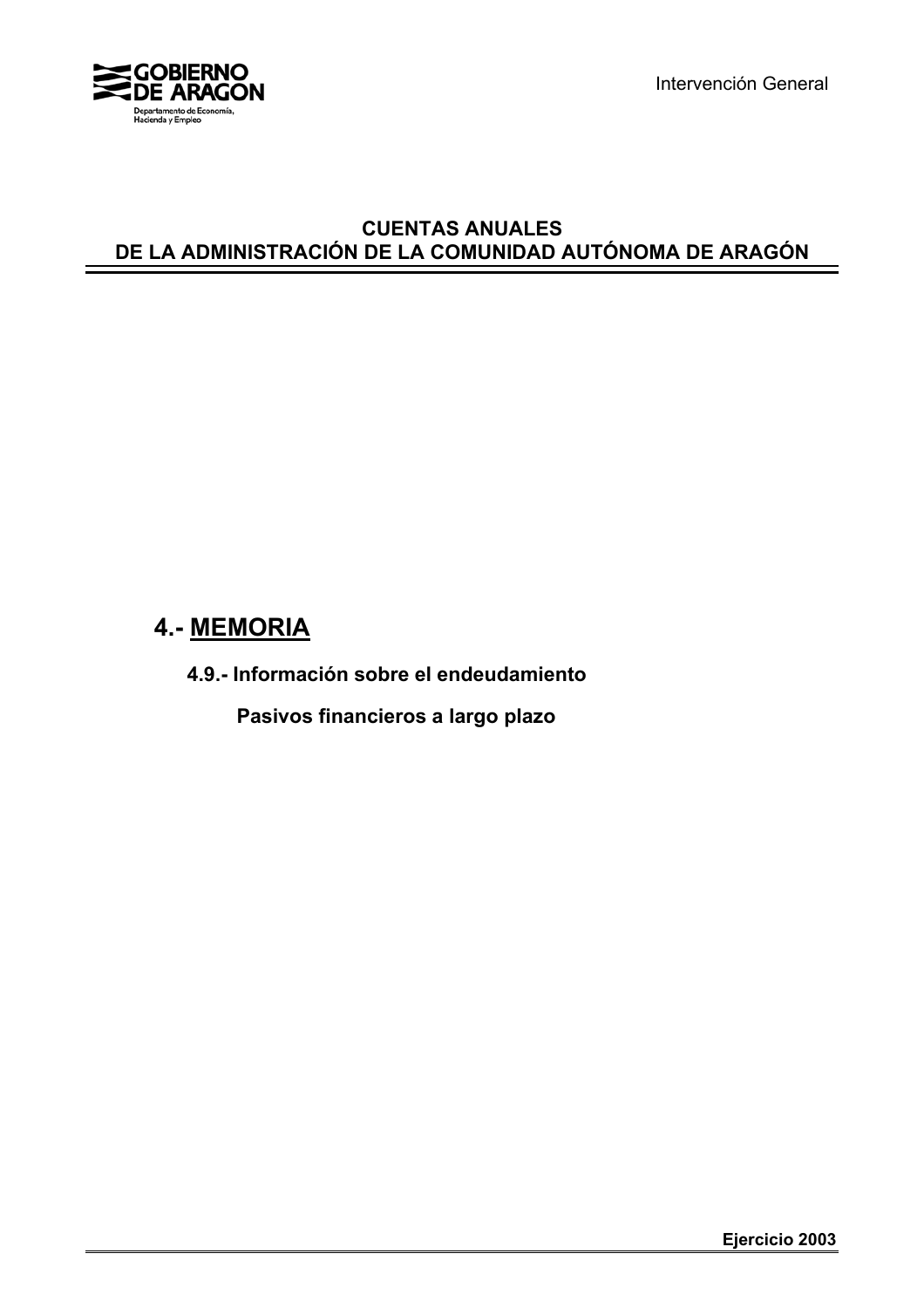# **ENDEUDAMIENTO**

# **RESUMEN GENERAL**

| <b>CAPITALES</b>       | <b>EN CIRCULACION</b><br>31/12/02 | <b>CAPITALES EN</b><br><b>EL AÑO</b> | <b>AUMENTOS</b><br><b>POR</b><br><b>RECTIFICACION</b> | <b>TOTAL CARGO</b> | <b>CAPITALES</b><br><b>AMORTIZADOS</b><br>EN EL AÑO | <b>BAJAS</b><br><b>POR</b><br><b>RECTIFICACION</b> | <b>TOTAL DATA</b> | <b>EN CIRCULACION</b><br>31/12/03 |
|------------------------|-----------------------------------|--------------------------------------|-------------------------------------------------------|--------------------|-----------------------------------------------------|----------------------------------------------------|-------------------|-----------------------------------|
| DEUDA PÚBLICA          | 426.276.331,48                    | 0,00                                 |                                                       | 426.276.331,48     | 0,00                                                |                                                    | 0,00              | 426.276.331,48                    |
| PRESTAMOS LP           | 647.189.683,11                    | 96.154.000.00                        |                                                       | 743.343.683,11     | 78.548.146,59                                       |                                                    | 78.548.146,59     | 664.795.536,52                    |
| PRESTAMOS CP           | 0.00                              | 0,00                                 |                                                       | 0,00               | 0,00                                                |                                                    | 0,00              | 0,00                              |
| <b>TOTAL CAPITALES</b> | 1.073.466.014.59                  | 96.154.000,00                        |                                                       | 1.169.620.014.59   | 78.548.146,59                                       |                                                    | 78.548.146.59     | 1.091.071.868,00                  |

|                        | <b>INTERESES DEVENG.</b> | <b>INTERESES</b>  | <b>AUMENTOS</b>      |                    | <b>INTERESES</b> | <b>BAJAS</b>         |                   | <b>INTERESES</b> |
|------------------------|--------------------------|-------------------|----------------------|--------------------|------------------|----------------------|-------------------|------------------|
| <b>INTERESES</b>       | <b>PTES. PAGO</b>        | <b>DEVENGADOS</b> | <b>POR</b>           | <b>TOTAL CARGO</b> | <b>PAGADOS</b>   | <b>POR</b>           | <b>TOTAL DATA</b> | PTES. PAGO       |
|                        | 31/12/02                 | EN EL AÑO         | <b>RECTIFICACION</b> |                    | EN EL AÑO        | <b>RECTIFICACION</b> |                   | 31/12/03         |
| DEUDA PÚBLICA          | 0,00                     | 24.583.694,57     |                      | 24.583.694,57      | 24.583.694,57    |                      | 24.583.694,57     | 0,00             |
| PRESTAMOS LP           | 0.00                     | 16.214.102,66     |                      | 16.214.102.66      | 16.214.102,66    |                      | 16.214.102,66     | 0,00             |
| PRESTAMOS CP           | 0.001                    | 0.00              |                      |                    | 0,00             |                      | 0,00              | 0,00             |
| <b>TOTAL INTERESES</b> | 0.00                     | 40.797.797,23     |                      | 40.797.797,23      | 40.797.797,23    |                      | 40.797.797,23     | 0,00             |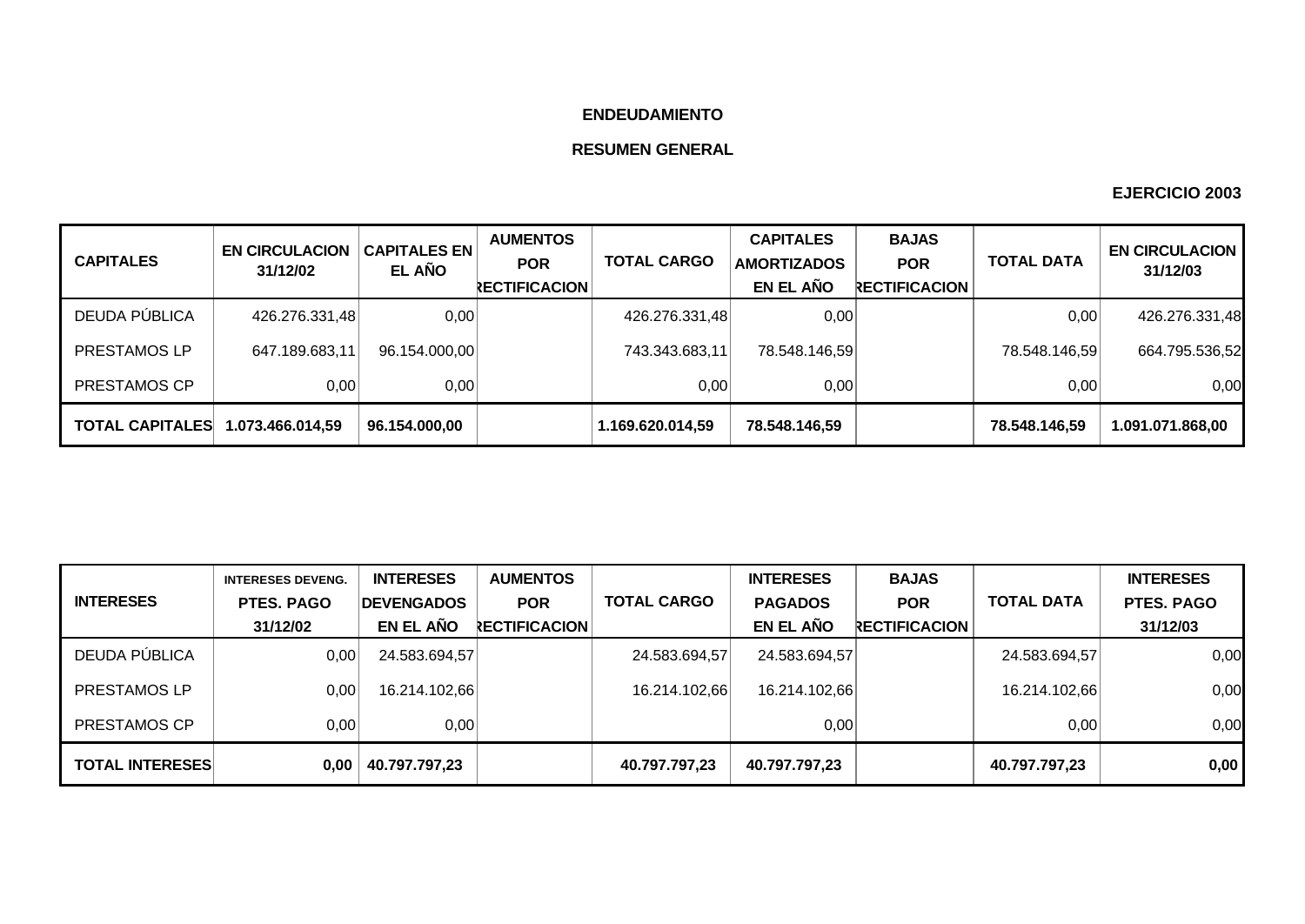# **DEUDA PUBLICA PRIMERA PARTE-CAPITALES**

# **A) DEUDA PUBLICA EN CIRCULACION**

| <b>CLASE DE DEUDA</b>                        | <b>DEUDA EN</b><br><b>CIRCULACION</b><br>31/12/02<br><b>IMPORTE</b> | <b>EMITIDA EN</b><br><b>EL AÑO</b><br><b>SUSCRIPCION</b> | <b>AUMENTOS</b><br><b>POR</b><br><b>RECTIFICACION</b> | <b>TOTAL CARGO</b> | <b>AMORTIZADA</b><br>EN EL AÑO<br><b>REEMBOLSO</b> | <b>BAJAS</b><br><b>POR</b><br><b>RECTIFICACION</b> | <b>TOTAL</b><br><b>DATA</b> | <b>DEUDA EN</b><br><b>CIRCULACION</b><br>31/12/2003<br><b>IMPORTE</b> |
|----------------------------------------------|---------------------------------------------------------------------|----------------------------------------------------------|-------------------------------------------------------|--------------------|----------------------------------------------------|----------------------------------------------------|-----------------------------|-----------------------------------------------------------------------|
| DEUDA AMORTIZABLE<br>Emisión 10-12-98        | 66.111.331,48                                                       |                                                          |                                                       | 66.111.331,48      |                                                    |                                                    | 0,00                        | 66.111.331,48                                                         |
| <b>DEUDA AMORTIZABLE</b><br>Emisión 10-11-99 | 69.607.000,00                                                       |                                                          |                                                       | 69.607.000,00      |                                                    |                                                    | 0,00                        | 69.607.000,00                                                         |
| DEUDA AMORTIZABLE<br>Emisión 14-07-00        | 127.114.000,00                                                      |                                                          |                                                       | 127.114.000,00     |                                                    |                                                    | 0,00                        | 127.114.000,00                                                        |
| <b>DEUDA AMORTIZABLE</b><br>Emisión 26-10-01 | 71.000.000,00                                                       |                                                          |                                                       | 71.000.000,00      |                                                    |                                                    | 0,00                        | 71.000.000,00                                                         |
| <b>DEUDA AMORTIZABLE</b><br>Emisión 19-04-02 | 92.444.000,00                                                       |                                                          |                                                       | 92.444.000,00      |                                                    |                                                    | 0,00                        | 92.444.000,00                                                         |
| <b>TOTAL</b>                                 | 426.276.331,48                                                      | 0,00                                                     | 0,00                                                  | 426.276.331,48     | 0,00                                               | 0,00                                               | 0,00                        | 426.276.331,48                                                        |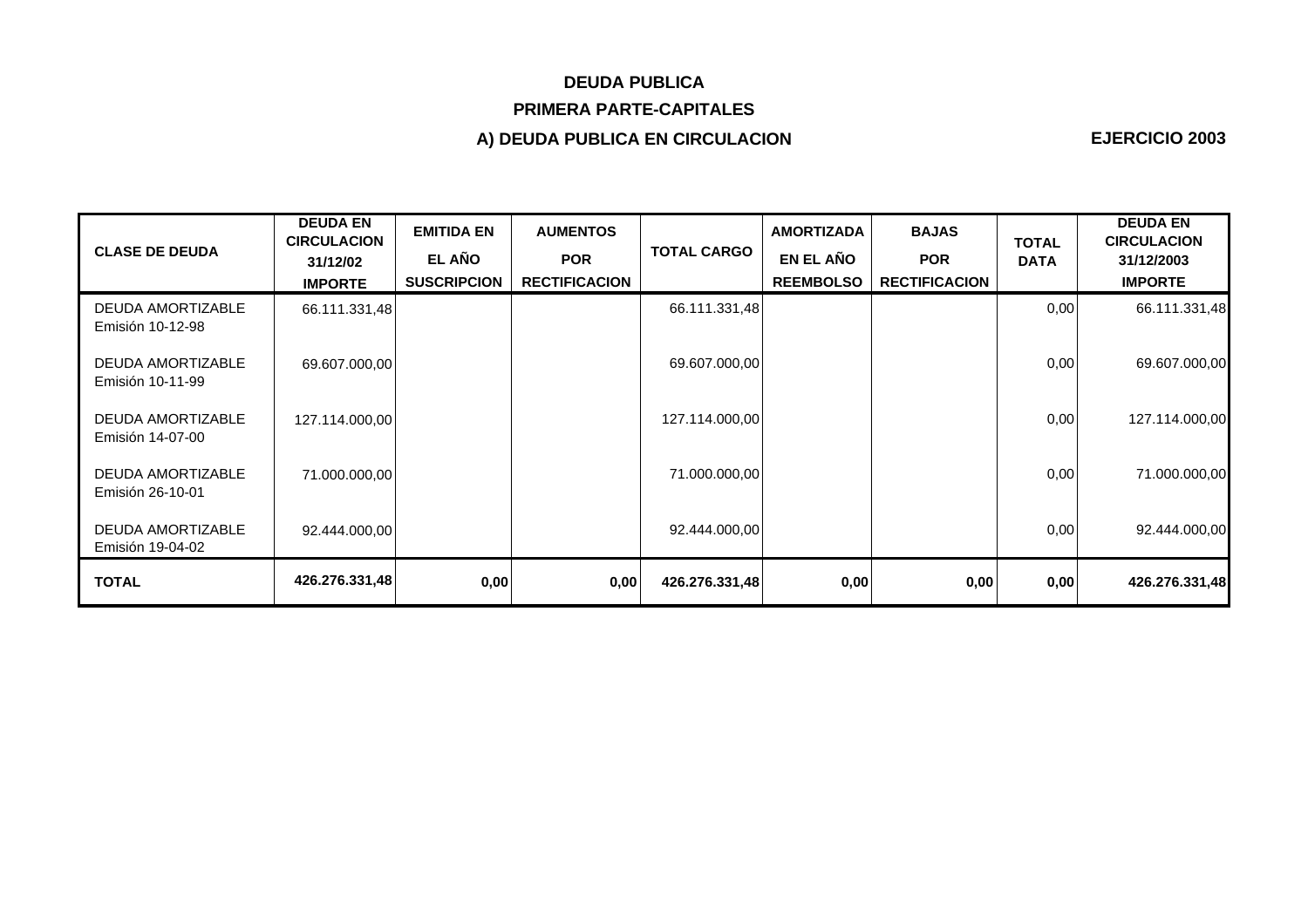### **PRESTAMOS A LARGO PLAZO**

#### **PRIMERA PARTE - CAPITALES**

# **A) EN CIRCULACION**

| <b>ENTIDAD</b>         | <b>CONCEPTO</b>                     | <b>IMPORTE</b><br><b>INICIAL</b> | <b>EN CIRCULACION</b><br>31.12.02 | <b>CONCERTADOS</b><br>EN EL AÑO | <b>AUM. POR</b><br><b>RECTIFIC.</b> | <b>TOTAL CARGO</b> | <b>AMORTIZADOS</b><br>EN EL AÑO | <b>BAJAS POR</b><br><b>RECTIFIC.</b> | <b>TOTAL DATA</b> | <b>EN CIRCULACION</b><br>31.12.03 |
|------------------------|-------------------------------------|----------------------------------|-----------------------------------|---------------------------------|-------------------------------------|--------------------|---------------------------------|--------------------------------------|-------------------|-----------------------------------|
| B.C.L.                 | <b>PRÉSTAMO</b><br><b>BILATERAL</b> | 30.050.605,22                    | 3.756.325,65                      |                                 |                                     | 3.756.325,65       | 3.756.325,65                    |                                      | 3.756.325,65      | 0,00                              |
| B.S.C.H.               | <b>PRÉSTAMO</b><br><b>BILATERAL</b> | 24.040.484,18                    | 3.005.060,52                      |                                 |                                     | 3.005.060,52       | 3.005.060,52                    |                                      | 3.005.060,52      | 0,00                              |
| DEXIA (antes BCL)      | <b>PRÉSTAMO</b><br>BILATERAL        | 15.620.676,74                    | 2.084.381,62                      |                                 |                                     | 2.084.381,62       | 2.084.381,62                    |                                      | 2.084.381,62      | 0,00                              |
| C.Ah. NAVARRA          | <b>PRÉSTAMO</b><br>BILATERAL        | 6.010.121,04                     | 751.265,12                        |                                 |                                     | 751.265,12         | 751.265,12                      |                                      | 751.265,12        | 0,00                              |
| CAIXA                  | <b>PRÉSTAMO</b><br><b>BILATERAL</b> | 30.050.605,22                    | 11.268.976,96                     |                                 |                                     | 11.268.976,96      | 3.756.325,65                    |                                      | 3.756.325,65      | 7.512.651,31                      |
| C.A.I.                 | <b>PRÉSTAMO</b><br>BILATERAL        | 6.911.639,20                     | 2.159.887,25                      |                                 |                                     | 2.159.887,25       | 863.954,90                      |                                      | 863.954,90        | 1.295.932,35                      |
| C.Ah. NAVARRA          | <b>PRÉSTAMO</b><br>BILATERAL        | 6.911.639,20                     | 1.943.898,53                      |                                 |                                     | 1.943.898,53       | 863.954,92                      |                                      | 863.954,92        | 1.079.943,61                      |
| B.E.I. - Tramo "A"     | <b>PRÉSTAMO</b><br>BILATERAL        | 54.091.089,39                    | 36.060.726,26                     |                                 |                                     | 36.060.726,26      | 4.507.590,78                    |                                      | 4.507.590,78      | 31.553.135,48                     |
| B.E.I. - Tramo "B"     | <b>PRÉSTAMO</b><br>BILATERAL        | 24.040.484,18                    | 16.026.989,46                     |                                 |                                     | 16.026.989,46      | 2.003.373,68                    |                                      | 2.003.373,68      | 14.023.615,78                     |
| <b>DEPFA Bank</b>      | <b>PRÉSTAMO</b><br><b>BILATERAL</b> | 54.091.089,39                    | 54.091.089,39                     |                                 |                                     | 54.091.089,39      | 0,00                            |                                      | 0,00              | 54.091.089,39                     |
| <b>CAIXA</b>           | <b>PRÉSTAMO</b><br><b>SINDICADO</b> | 54.091.089,39                    | 49.583.498,61                     |                                 |                                     | 49.583.498,61      | 9.015.181,56                    |                                      | 9.015.181,56      | 40.568.317,05                     |
| B.S.C.H.               | <b>PRÉSTAMO</b><br><b>SINDICADO</b> | 35.459.714,16                    | 16.227.326,82                     |                                 |                                     | 16.227.326,82      | 7.813.157,36                    |                                      | 7.813.157,36      | 8.414.169,46                      |
| C.A.I.                 | <b>PRÉSTAMO</b><br>BILATERAL        | 12.020.242,09                    | 9.015.181,56                      |                                 |                                     | 9.015.181,56       | 1.502.530,26                    |                                      | 1.502.530,26      | 7.512.651,30                      |
| <b>Bank of AMERICA</b> | <b>PRÉSTAMO</b><br>SINDICADO        | 90.151.815,66                    | 60.101.210,44                     |                                 |                                     | 60.101.210,44      | 30.050.605,22                   |                                      | 30.050.605,22     | 30.050.605,22                     |
| CAJA ESPAÑA            | <b>PRÉSTAMO</b><br>BILATERAL        | 24.040.484,18                    | 20.033.736,82                     |                                 |                                     | 20.033.736,82      | 4.006.747,36                    |                                      | 4.006.747,36      | 16.026.989,46                     |
| C.A.I.                 | <b>PRÉSTAMO</b><br>BILATERAL        | 30.050.605,22                    | 22.838.459,97                     |                                 |                                     | 22.838.459,97      | 4.567.691,99                    |                                      | 4.567.691,99      | 18.270.767,98                     |
| B.B.V.A.               | <b>PRÉSTAMO</b><br><b>SINDICADO</b> | 72.121.452,53                    | 72.121.452,53                     |                                 |                                     | 72.121.452,53      | 0,00                            |                                      | 0,00              | 72.121.452,53                     |
| /                      |                                     |                                  |                                   |                                 |                                     |                    |                                 |                                      |                   |                                   |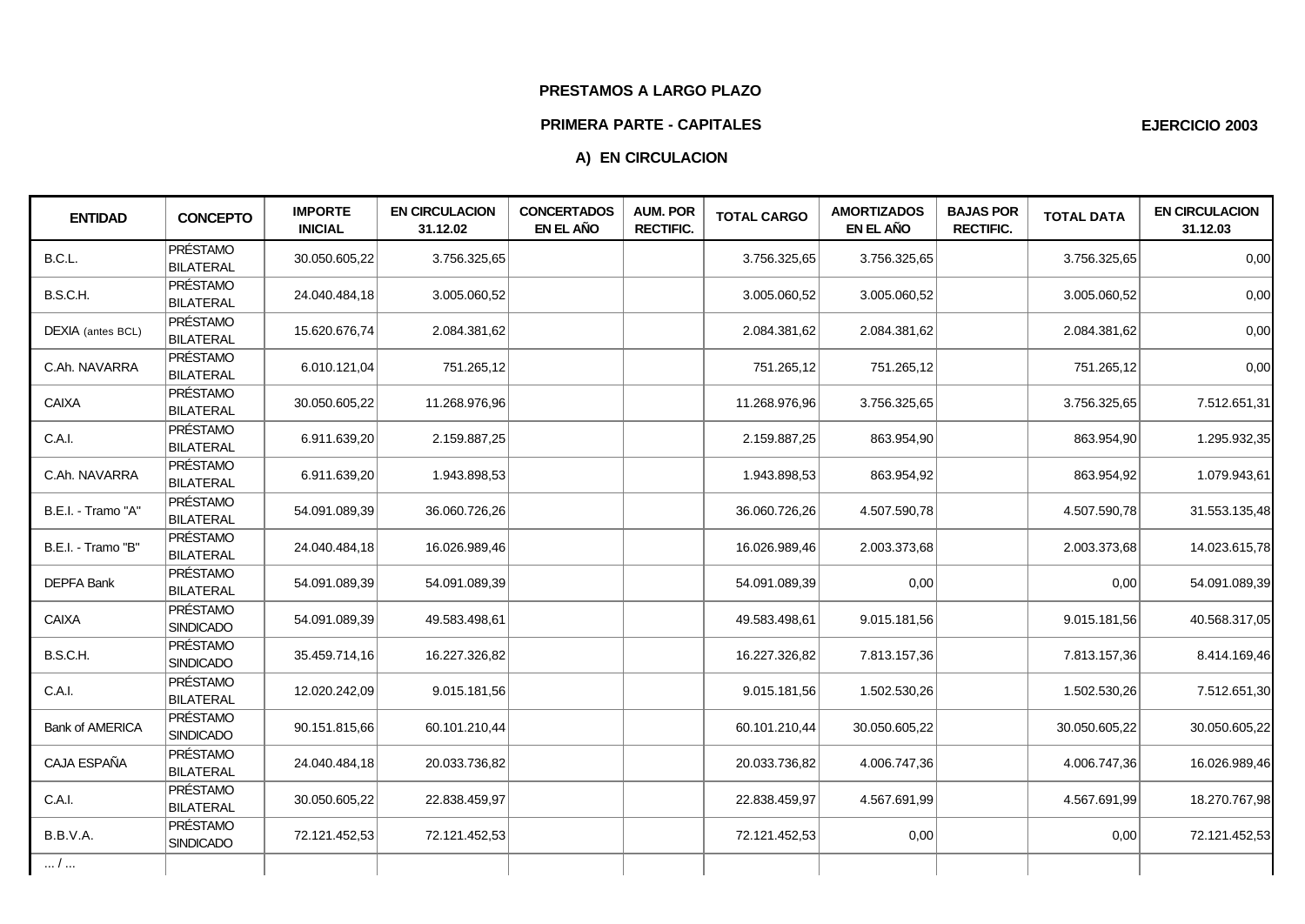| <b>ENTIDAD</b>    | <b>CONCEPTO</b>                     | <b>IMPORTE</b><br><b>INICIAL</b> | <b>EN CIRCULACION</b><br>31.12.02 | <b>CONCERTADOS</b><br>EN EL AÑO | <b>AUM. POR</b><br><b>RECTIFIC.</b> | <b>TOTAL CARGO</b> | <b>AMORTIZADOS</b><br>EN EL AÑO | <b>BAJAS POR</b><br><b>RECTIFIC.</b> | <b>TOTAL DATA</b> | <b>EN CIRCULACION</b><br>31.12.03 |
|-------------------|-------------------------------------|----------------------------------|-----------------------------------|---------------------------------|-------------------------------------|--------------------|---------------------------------|--------------------------------------|-------------------|-----------------------------------|
| /                 |                                     |                                  |                                   |                                 |                                     |                    |                                 |                                      |                   |                                   |
| <b>CAIXA</b>      | PRÉSTAMO<br><b>BILATERAL</b>        | 18.030.363,13                    | 18.030.363,13                     |                                 |                                     | 18.030.363,13      | 0,00                            |                                      | 0,00              | 18.030.363,13                     |
| DEXIA (antes BCL) | <b>PRÉSTAMO</b><br>BILATERAL        | 18.030.363,13                    | 18.030.363,13                     |                                 |                                     | 18.030.363,13      | 0,00                            |                                      | 0,00              | 18.030.363,13                     |
| DZ-BANK           | PRÉSTAMO<br><b>SINDICADO</b>        | 55.123.489,34                    | 55.123.489,34                     |                                 |                                     | 55.123.489,34      | 0,00                            |                                      | 0,00              | 55.123.489,34                     |
| <b>B.E.I.</b>     | <b>PRESTAMO</b><br><b>BILATERAL</b> | 36.100.000,00                    | 36.100.000,00                     |                                 |                                     | 36.100.000,00      | 0,00                            |                                      | 0,00              | 36.100.000,00                     |
| <b>DEPFA Bank</b> | <b>PRESTAMO</b><br>BILATERAL        | 38.836.000,00                    | 38.836.000,00                     |                                 |                                     | 38.836.000,00      | 0,00                            |                                      | 0,00              | 38.836.000,00                     |
| B.C.L.            | PRESTAMO<br><b>BILATERAL</b>        | 50.000.000,00                    | 50.000.000,00                     |                                 |                                     | 50.000.000,00      | 0,00                            |                                      | 0,00              | 50.000.000,00                     |
| B.B.V.A.          | <b>PRESTAMO</b><br><b>BILATERAL</b> | 50.000.000,00                    | 50.000.000,00                     |                                 |                                     | 50.000.000,00      | 0,00                            |                                      | 0,00              | 50.000.000,00                     |
| B.C.L.            | <b>PRESTAMO</b><br><b>BILATERAL</b> |                                  |                                   | 80.000.000,00                   |                                     | 80.000.000,00      | 0,00                            |                                      | 0,00              | 80.000.000,00                     |
| B.S.C.H.          | PRÉSTAMO<br><b>BILATERAL</b>        |                                  |                                   | 16.154.000,00                   |                                     | 16.154.000,00      | 0,00                            |                                      | 0,00              | 16.154.000,00                     |
| <b>TOTAL</b>      |                                     |                                  | 647.189.683,12                    | 96.154.000,00                   |                                     | 743.343.683,12     | 78.548.146,59                   | 0,00                                 | 78.548.146,59     | 664.795.536,53                    |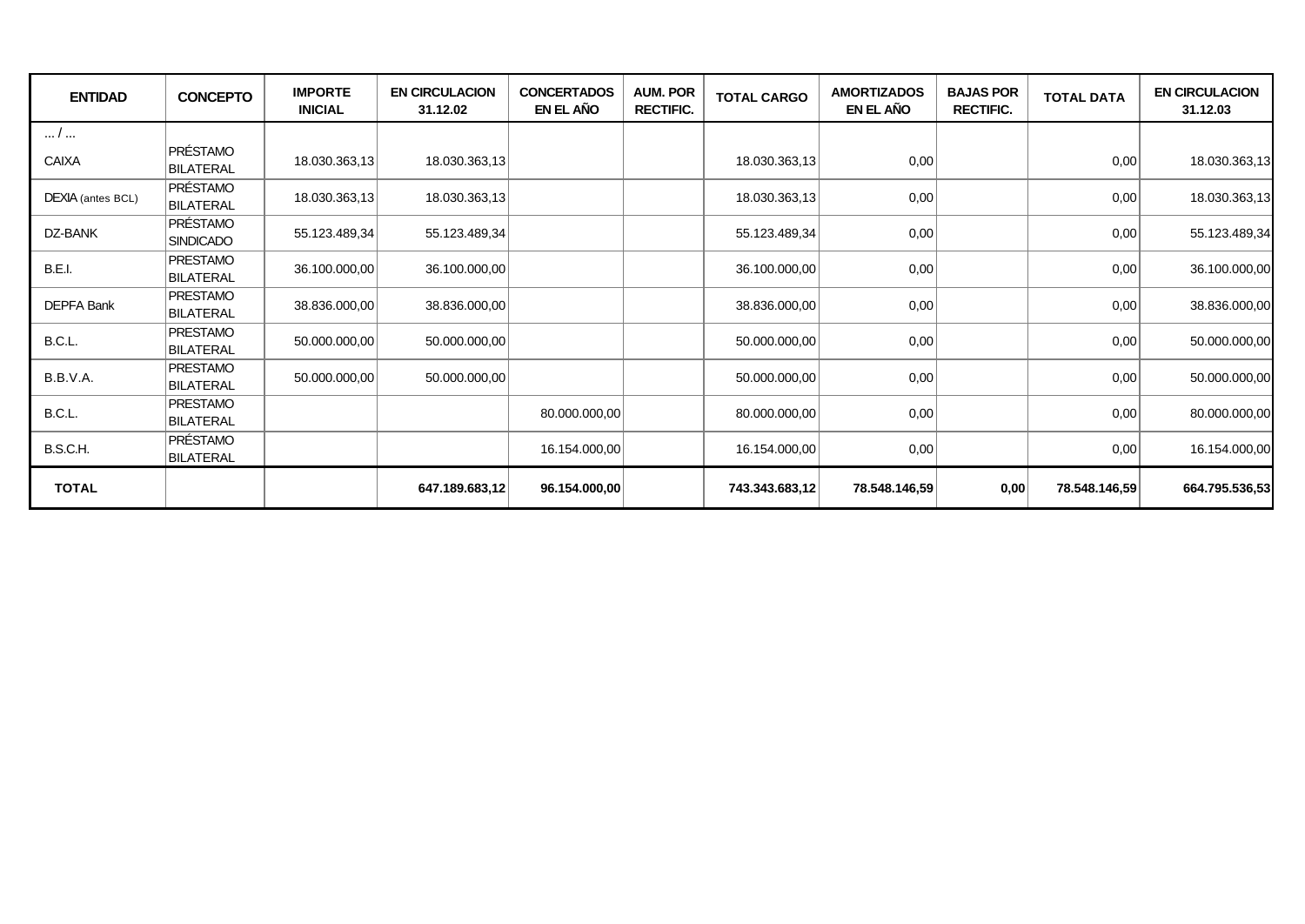# **PRESTAMOS A LARGO PLAZO PRIMERA PARTE - CAPITALES B) AMORTIZADOS**

|                    | <b>AMORTIZADO</b>          | <b>AMORTIZADOS</b>         |                                         | <b>AUMENTOS</b>                    |               |                                   | <b>PRESCRIP-</b> | <b>BAJAS</b> |                   | <b>PENDIENTE</b>             |
|--------------------|----------------------------|----------------------------|-----------------------------------------|------------------------------------|---------------|-----------------------------------|------------------|--------------|-------------------|------------------------------|
| <b>ENTIDAD</b>     | PTE. REEMBOLSO<br>31.12.02 | A SU<br><b>VENCIMIENTO</b> | <b>ANTICIPADO</b><br><b>VENCIMIENTO</b> | <b>POR</b><br><b>RECTIFICACION</b> |               | <b>TOTAL CARGO   REEMBOLSADOS</b> | <b>CIONES</b>    | POR RECT.    | <b>TOTAL DATA</b> | <b>REEMBOLSO</b><br>31.12.03 |
|                    |                            |                            |                                         |                                    |               |                                   |                  |              |                   |                              |
| B.C.L.             |                            | 3.756.325,65               |                                         |                                    | 3.756.325,65  | 3.756.325,65                      |                  |              | 3.756.325,65      | 0                            |
| B.S.C.H.           |                            | 3.005.060,52               |                                         |                                    | 3.005.060,52  | 3.005.060,52                      |                  |              | 3.005.060,52      | $\mathsf{O}\xspace$          |
| DEXIA (antes BCL)  |                            | 2.084.381,62               |                                         |                                    | 2.084.381,62  | 2.084.381,62                      |                  |              | 2.084.381,62      | $\mathsf{O}$                 |
| C.A.NAVARRA        |                            | 751.265,12                 |                                         |                                    | 751.265,12    | 751.265,12                        |                  |              | 751.265,12        | $\pmb{0}$                    |
| <b>CAIXA</b>       |                            | 3.756.325,65               |                                         |                                    | 3.756.325,65  | 3.756.325,65                      |                  |              | 3.756.325,65      | $\mathsf{O}\xspace$          |
| C.A.I.             |                            | 863.954,90                 |                                         |                                    | 863.954,90    | 863.954,90                        |                  |              | 863.954,90        | $\mathsf{O}\xspace$          |
| C.A.NAVARRA        |                            | 863.954,92                 |                                         |                                    | 863.954,92    | 863.954,92                        |                  |              | 863.954,92        | $\mathsf{O}\xspace$          |
| B.E.I. - Tramo "A" |                            | 4.507.590,78               |                                         |                                    | 4.507.590,78  | 4.507.590,78                      |                  |              | 4.507.590,78      | $\pmb{0}$                    |
| B.E.I. - Tramo "B" |                            | 2.003.373,68               |                                         |                                    | 2.003.373,68  | 2.003.373,68                      |                  |              | 2.003.373,68      | $\pmb{0}$                    |
| <b>CAIXA</b>       |                            | 9.015.181,56               |                                         |                                    | 9.015.181,56  | 9.015.181,56                      |                  |              | 9.015.181,56      | $\mathbf 0$                  |
| B.S.C.H.           |                            | 7.813.157,36               |                                         |                                    | 7.813.157,36  | 7.813.157,36                      |                  |              | 7.813.157,36      | $\pmb{0}$                    |
| C.A.I.             |                            | 1.502.530,26               |                                         |                                    | 1.502.530,26  | 1.502.530,26                      |                  |              | 1.502.530,26      | $\mathbf 0$                  |
| Bank of AMERICA    |                            | 30.050.605,22              |                                         |                                    | 30.050.605,22 | 30.050.605,22                     |                  |              | 30.050.605,22     | $\mathsf{O}\xspace$          |
| CAJA ESPAÑA        |                            | 4.006.747,36               |                                         |                                    | 4.006.747,36  | 4.006.747,36                      |                  |              | 4.006.747,36      | $\mathbf 0$                  |
| C.A.I.             |                            | 4.567.691,99               |                                         |                                    | 4.567.691,99  | 4.567.691,99                      |                  |              | 4.567.691,99      | $\mathbf 0$                  |
| <b>TOTAL</b>       |                            | 78.548.146,59              |                                         |                                    | 78.548.146,59 | 78.548.146,59                     |                  |              | 78.548.146,59     | $\mathbf 0$                  |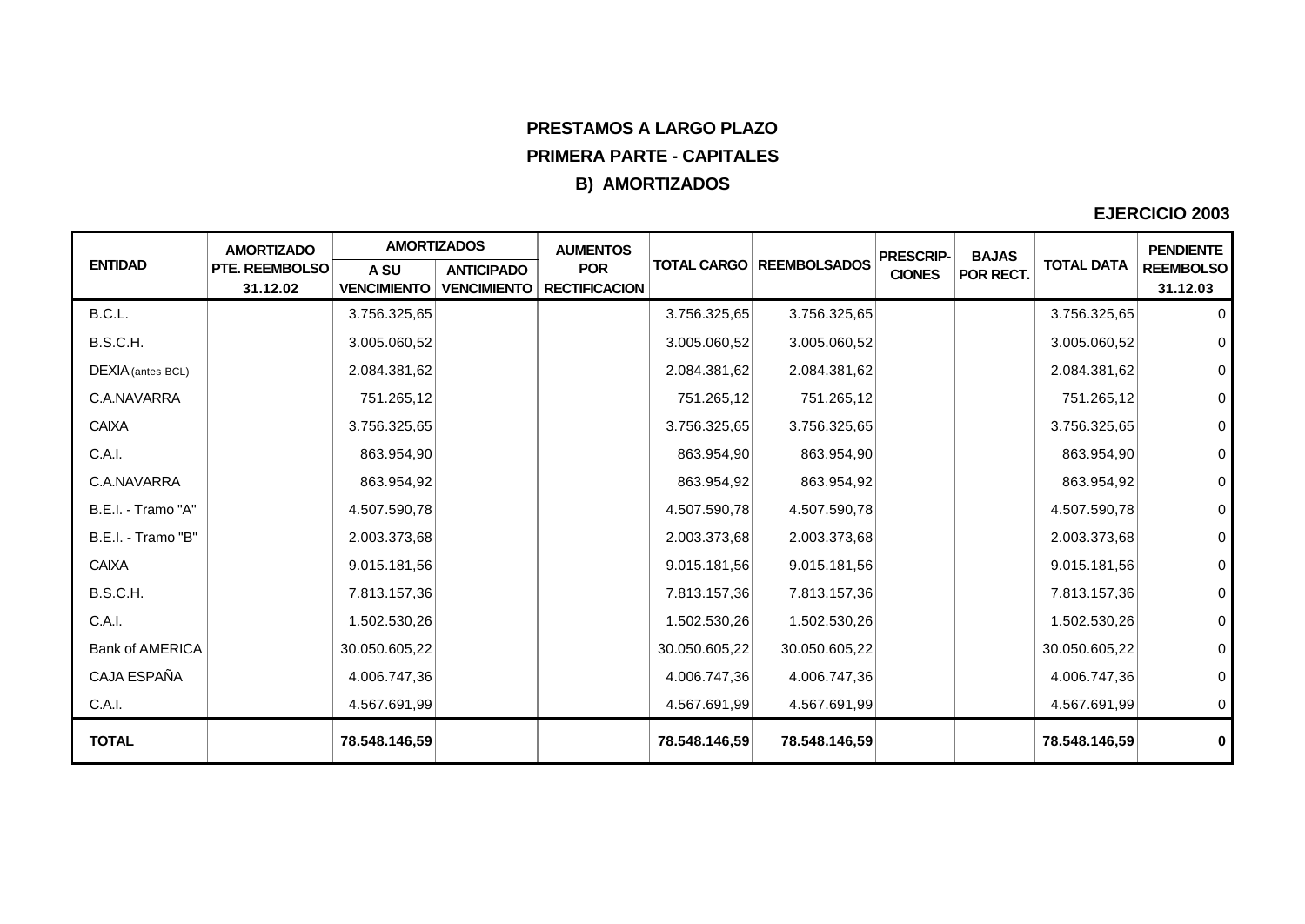### **DEUDA PUBLICA**

## **SEGUNDA PARTE - INTERESES**

| <b>CLASE DE DEUDA</b>                        | <b>PENDIENTE</b><br><b>DE PAGO</b><br>31/12/02 | <b>DEVENGADOS</b><br>EN EL<br><b>AÑO</b> | <b>AUMENTOS</b><br><b>POR</b><br><b>RECTIFICACION</b> | <b>TOTAL CARGO</b> | <b>PAGADOS</b><br><b>DEVENGADOS</b><br>AÑOS ANTERIORES | <b>PAGADOS</b><br><b>DEVENGADOS</b><br>EN EL AÑO | <b>ANULACIONES</b><br>Υ<br>PRESCRIP. | <b>BAJAS</b><br><b>POR</b><br><b>RECTIFIC.</b> | <b>TOTAL DATA</b> | <b>PENDIENTES</b><br><b>DE PAGO</b><br>31/12/03 |
|----------------------------------------------|------------------------------------------------|------------------------------------------|-------------------------------------------------------|--------------------|--------------------------------------------------------|--------------------------------------------------|--------------------------------------|------------------------------------------------|-------------------|-------------------------------------------------|
| <b>DEUDA AMORTIZABLE</b><br>Emisión 10.12.98 | 0,00                                           | 3.404.733,57                             |                                                       | 3.404.733,57       |                                                        | 3.404.733,57                                     |                                      |                                                | 3.404.733,57      | 0,00                                            |
| DEUDA AMORTIZABLE<br>Emisión 10.11.99        | 0,00                                           | 4.176.420,00                             |                                                       | 4.176.420,00       |                                                        | 4.176.420,00                                     |                                      |                                                | 4.176.420,00      | 0,00                                            |
| DEUDA AMORTIZABLE<br>Emisión 14.07.00        | 0,00                                           | 7.817.511,00                             |                                                       | 7.817.511,00       |                                                        | 7.817.511,00                                     |                                      |                                                | 7.817.511,00      | 0,00                                            |
| <b>DEUDA AMORTIZABLE</b><br>Emisión 26.10.01 | 0,00                                           | 3.869.500,00                             |                                                       | 3.869.500,00       |                                                        | 3.869.500,00                                     |                                      |                                                | 3.869.500,00      | 0,00                                            |
| <b>DEUDA AMORTIZABLE</b><br>Emisión 19.04.02 | 0,00                                           | 5.315.530,00                             |                                                       | 5.315.530,00       |                                                        | 5.315.530,00                                     |                                      |                                                | 5.315.530,00      | 0,00                                            |
| <b>TOTAL</b>                                 | 0,00                                           | 24.583.694,57                            |                                                       | 24.583.694,57      |                                                        | 24.583.694,57                                    |                                      |                                                | 24.583.694,57     | 0,00                                            |